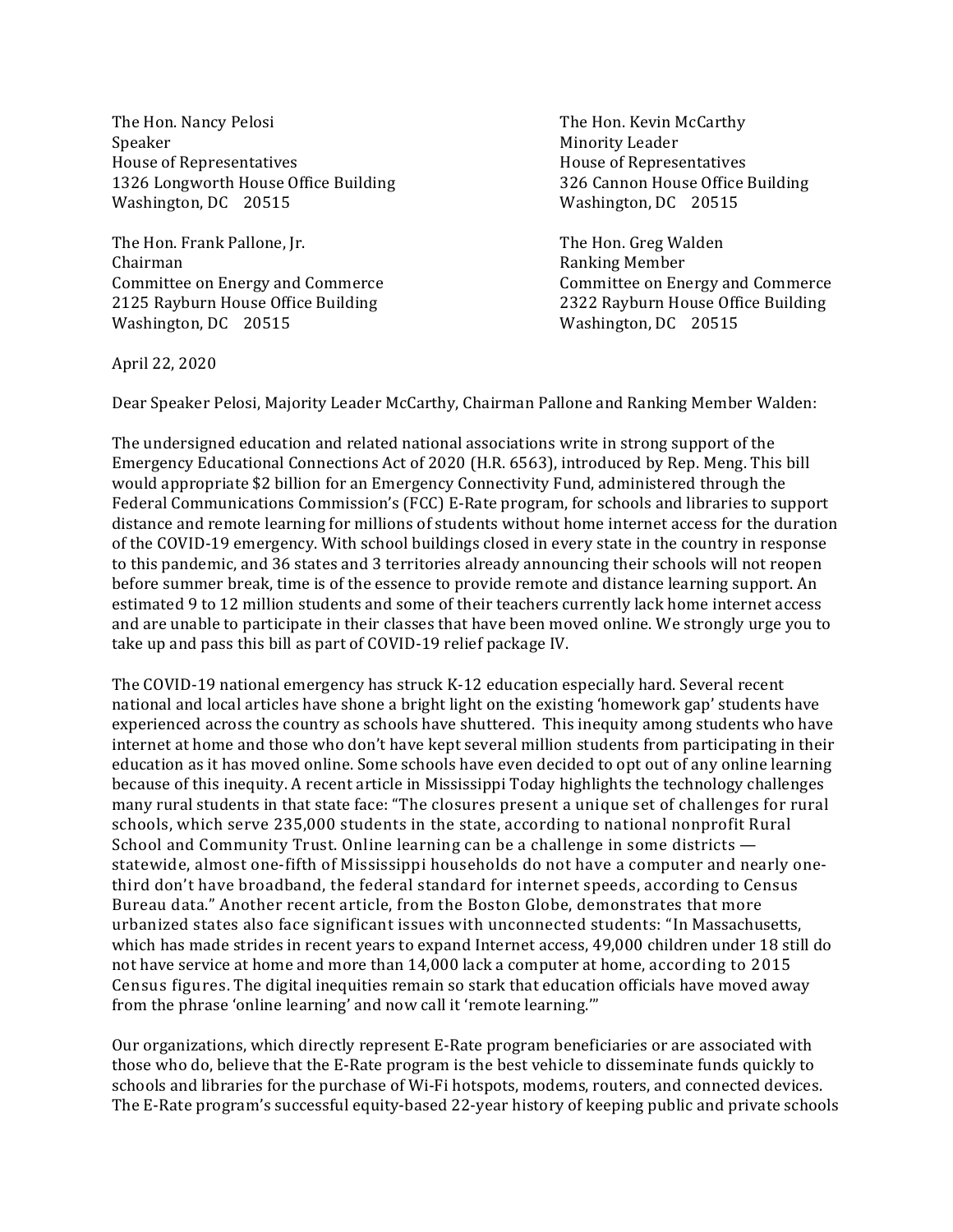and public libraries connected to the internet demonstrates why it is best positioned to disseminate critical emergency funds to schools and libraries – with priority to those with the greatest need. Having committed over \$50 billion in support to schools and libraries since its founding in 1998, the E-Rate certainly can handle processing promptly and effectively the \$2 billion in homework gap funding called for by Rep. Meng's legislation, ensuring an equitable distribution.

Furthermore, we believe the benefits of using the existing E-Rate program outweigh other options. We are confident the FCC will be able to deliver on the bill's necessary expedited timeline, as well. As it has shown in its responses to other disasters, including hurricanes, the FCC can quickly move E-Rate support to affected schools and libraries by making the necessary tailored adjustments to the program needed during this emergency.

Finally, we thank Rep. Meng for her leadership on this issue and for introducing the Emergency Educational Connections Act of 2020. We believe that the challenge facing millions of students across the country that lack home internet and access demands and requires a dedicated funding source, which Rep. Meng's Emergency Connectivity Fund would provide. Without it, millions of students will be left behind.

Based on the foregoing, we urge you to ensure this legislation is included in the next COVID funding package passed by Congress.

Sincerely,

AASA, The School Superintendents Association Advance CTE Alliance for Excellent Education American Federation of School Administrators American Federation of Teachers, AFL-CIO American Library Association American Psychological Association American School Counselor Association ASCD Association for Career and Technical Education Association of Educational Service Agencies Association of School Business Officials International (ASBO) Children's Health Fund Collaborative for Academic, Social, and Emotional Learning (CASEL) Committee for Children Common Sense Media CoSN – Consortium for School Networking Council for Exceptional Children Council of Administrators of Special Education Council of Chief State School Officers Education Reform Now Family Centered Treatment Foundation First Focus Campaign for Children Girls Inc. IDEA Public Schools International Society for Technology Education KIPP Foundation